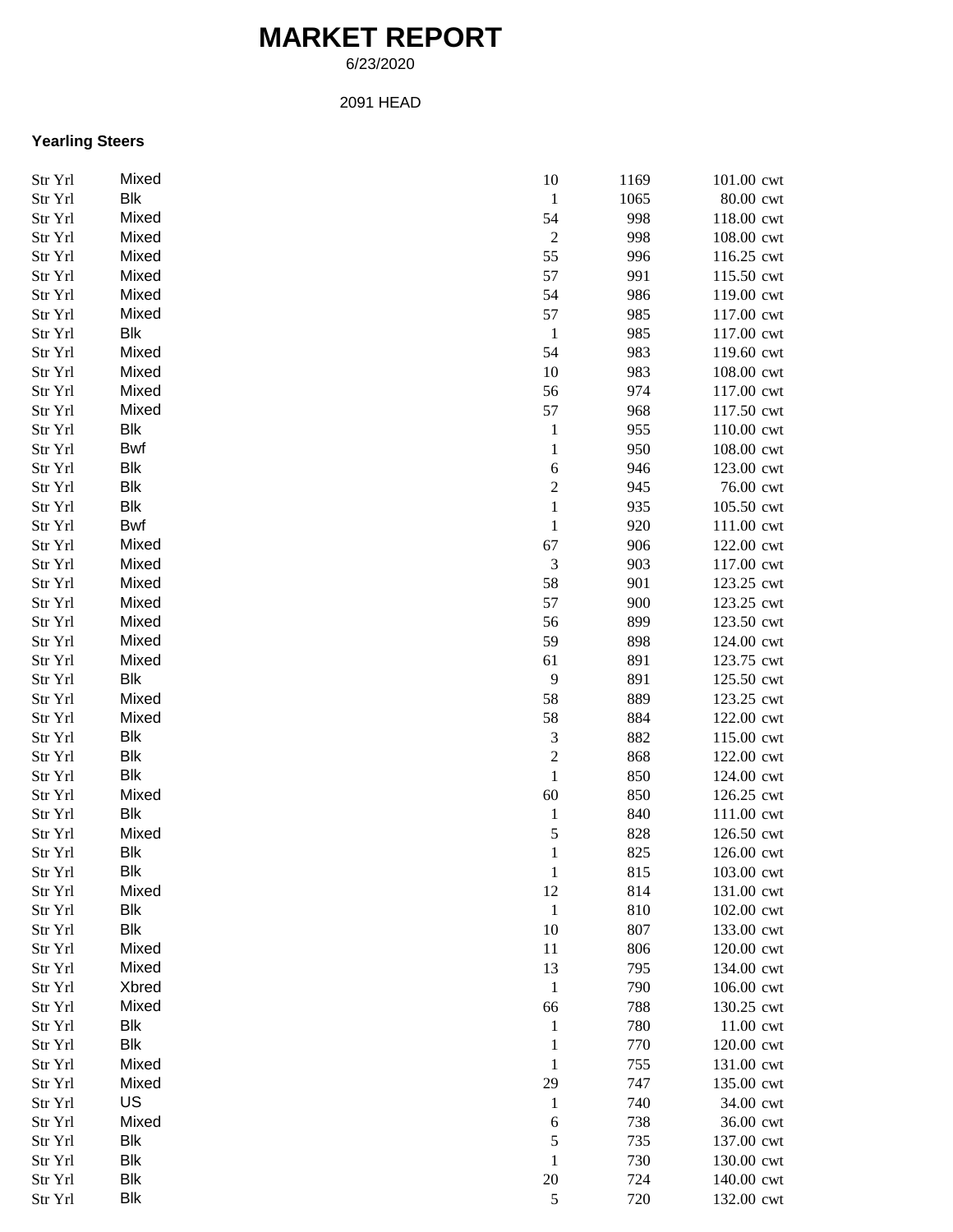| Str Yrl<br>Str Yrl  | <b>Blk</b><br><b>Blk</b> | $\mathbf{1}$<br>$\mathbf{1}$              | 720<br>710 | 16.00 cwt<br>129.00 cwt |
|---------------------|--------------------------|-------------------------------------------|------------|-------------------------|
| Str Yrl             | <b>Blk</b>               | $\sqrt{3}$                                | 702        | 133.00 cwt              |
| Str Yrl             | <b>Blk</b>               | $\sqrt{3}$                                | 700        | 134.00 cwt              |
| Str Yrl             | US                       | $\sqrt{2}$                                | 700        | 41.00 cwt               |
| Str Yrl             | Mixed                    | $\,8\,$                                   | 699        | 139.00 cwt              |
| Str Yrl             | Mixed                    | 3                                         | 698        | 125.00 cwt              |
| Str Yrl             | <b>Blk</b>               | $\overline{c}$                            | 693        | 132.00 cwt              |
| Str Yrl             | Mixed                    | $\overline{4}$                            | 671        | 133.00 cwt              |
| Str Yrl             | Mixed                    | 51                                        | 667        | 138.75 cwt              |
| Str Yrl             | <b>Blk</b>               | $\mathbf{1}$                              | 650        | 100.00 cwt              |
| Str Yrl             | Blk                      |                                           | 643        | 143.00 cwt              |
| Str Yrl             | <b>Blk</b>               | $\overline{\mathbf{c}}$<br>$\overline{c}$ | 638        | 144.00 cwt              |
|                     | Mixed                    |                                           | 634        | 147.00 cwt              |
| Str Yrl             | US                       | 9                                         |            |                         |
| Str Yrl             |                          | 3                                         | 632        | 41.00 cwt               |
| Str Yrl             | Bwf                      | $\mathbf{1}$                              | 610        | 138.00 cwt              |
| Str Yrl             | Blk                      | $\mathbf{1}$                              | 600        | 103.00 cwt              |
| Str Yrl             | Red                      | $\mathbf{1}$                              | 590        | 134.00 cwt              |
| Str Yrl             | Blk                      | $\sqrt{2}$                                | 583        | 143.00 cwt              |
| Str Yrl             | Blk                      | $10\,$                                    | 558        | 149.00 cwt              |
| Str Yrl             | Mixed                    | $\mathbf{1}$                              | 555        | 104.00 cwt              |
| Str Yrl             | <b>Blk</b>               | $\mathbf{1}$                              | 545        | 131.00 cwt              |
| Str Yrl             | <b>Blk</b>               | 3                                         | 543        | 159.00 cwt              |
| Str Yrl             | <b>Blk</b>               | 5                                         | 541        | 166.00 cwt              |
| Str Yrl             | <b>Blk</b>               | $\mathbf{1}$                              | 510        | 11.00 cwt               |
| Str Yrl             | <b>Blk</b>               | $\sqrt{6}$                                | 502        | 172.00 cwt              |
| Str Yrl             | <b>Blk</b>               | $\overline{\mathbf{c}}$                   | 498        | 167.00 cwt              |
| Str Yrl             | Blk                      | $\mathbf{1}$                              | 495        | 120.00 cwt              |
| Str Yrl             | Xbred                    | $\mathbf{1}$                              | 495        | 101.00 cwt              |
| Str Yrl             | Bwf                      | $\mathbf{1}$                              | 485        | 18.00 cwt               |
| Str Yrl             | Mixed                    | 8                                         | 477        | 171.00 cwt              |
| Str Yrl             | <b>Blk</b>               | $\overline{\mathbf{c}}$                   | 458        | 169.00 cwt              |
| Str Yrl             | Red                      | $\mathbf{1}$                              | 455        | 157.00 cwt              |
| Str Yrl             | <b>Blk</b>               | $\mathbf{1}$                              | 445        | 117.00 cwt              |
| Str Yrl             | Mixed                    | 5                                         | 442        | 161.00 cwt              |
| Str Yrl             | <b>Blk</b>               | 3                                         | 425        | 170.00 cwt              |
| Str Yrl             | Red                      | $\mathbf{1}$                              | 405        | 170.00 cwt              |
| Str Yrl             | Blk                      | $\mathbf{1}$                              | 365        | 5.00 cwt                |
| Str Yrl             | <b>Blk</b>               | $\mathbf{1}$                              | 335        | 181.00 cwt              |
| Str Yrl             | <b>Blk</b>               | $\mathbf{1}$                              | 275        | 70.00 hd                |
| <b>Steer Calves</b> |                          |                                           |            |                         |
| Str Calf            | Char                     | 3                                         | 778        | 129.00 cwt              |
| Str Calf            | Mixed                    | 3                                         | 680        | 118.00 cwt              |
| Str Calf            | Mixed                    | $\boldsymbol{2}$                          | 668        | 113.00 cwt              |
| Str Calf            | Red                      | $\mathbf{1}$                              | 630        | 121.00 cwt              |
| Str Calf            | Red                      | $\mathbf{1}$                              | 520        | 141.00 cwt              |
| Str Calf            | Bwf                      | $\overline{4}$                            | 480        | 140.00 cwt              |
| Str Calf            | Char                     | $\mathbf{1}$                              | 470        | 146.00 cwt              |
| Str Calf            | Bwf                      | $\mathbf{1}$                              | 450        | 158.00 cwt              |
| Str Calf            | Blk                      | $\overline{\mathbf{c}}$                   | 440        | 161.00 cwt              |
| Str Calf            | Blk                      | $\overline{c}$                            | 385        | 169.00 cwt              |
| Str Calf            | Red                      | $\mathbf{1}$                              | 240        | 535.00 hd               |
| Str Calf            | Char                     | $\mathbf{1}$                              | 130        | 250.00 hd               |
|                     |                          |                                           |            |                         |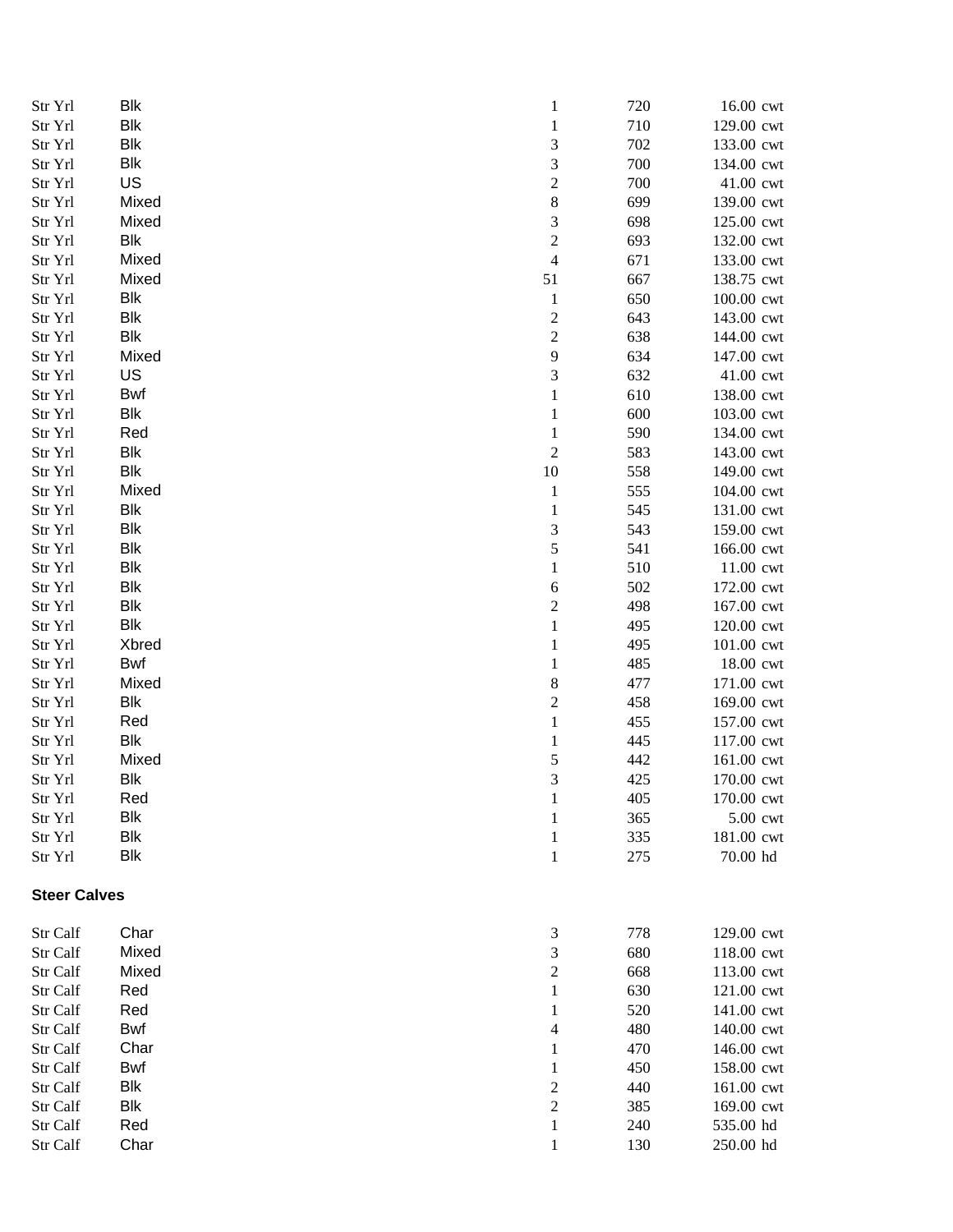## **Yearling Heifers**

| Hfr Yrl | <b>Blk</b> | $\mathbf{1}$            | 1140 | 60.00 cwt  |
|---------|------------|-------------------------|------|------------|
| Hfr Yrl | <b>Blk</b> | $\mathbf{1}$            | 1115 | 80.00 cwt  |
| Hfr Yrl | <b>Blk</b> | 17                      | 1047 | 92.50 cwt  |
| Hfr Yrl | Mixed      | $\overline{4}$          | 926  | 91.00 cwt  |
| Hfr Yrl | Blk        | 9                       | 897  | 106.00 cwt |
| Hfr Yrl | Mixed      | 36                      | 894  | 105.50 cwt |
| Hfr Yrl | <b>Blk</b> | 29                      | 886  | 114.00 cwt |
| Hfr Yrl | Mixed      | $\overline{4}$          | 823  | 109.00 cwt |
| Hfr Yrl | Mixed      | 59                      | 817  | 117.75 cwt |
| Hfr Yrl | Mixed      | $\overline{7}$          | 814  | 115.00 cwt |
| Hfr Yrl | <b>Blk</b> | 3                       | 812  | 104.00 cwt |
| Hfr Yrl | <b>Blk</b> | $\mathbf{1}$            | 810  | 101.00 cwt |
| Hfr Yrl | Xbred      | $\mathbf{1}$            | 805  | 88.00 cwt  |
| Hfr Yrl | Mixed      | 58                      | 802  | 116.60 cwt |
| Hfr Yrl | Mixed      | $\,$ 8 $\,$             | 783  | 105.00 cwt |
| Hfr Yrl | Mixed      | $\,$ 8 $\,$             | 773  | 119.00 cwt |
| Hfr Yrl | Blk        | $\mathbf{1}$            | 765  | 105.00 cwt |
| Hfr Yrl | <b>Blk</b> | $\sqrt{6}$              | 743  | 122.00 cwt |
| Hfr Yrl | <b>Blk</b> | 6                       | 740  | 120.00 cwt |
| Hfr Yrl | <b>Blk</b> | $25\,$                  | 726  | 123.50 cwt |
| Hfr Yrl | <b>Blk</b> | $\mathbf{1}$            | 725  | 111.00 cwt |
| Hfr Yrl | <b>Blk</b> | $\mathbf{1}$            | 720  | 116.00 cwt |
| Hfr Yrl | <b>Blk</b> | $\mathbf{1}$            | 700  | 114.00 cwt |
| Hfr Yrl | <b>Blk</b> | $\overline{\mathbf{c}}$ | 688  | 128.00 cwt |
| Hfr Yrl | <b>Blk</b> | $\overline{\mathbf{c}}$ | 675  | 124.00 cwt |
| Hfr Yrl | Xbred      | $\mathbf{1}$            | 650  | 107.00 cwt |
| Hfr Yrl | Xbred      | $\mathbf{1}$            | 650  | 24.00 cwt  |
| Hfr Yrl | Mixed      | $\overline{4}$          | 644  | 121.00 cwt |
| Hfr Yrl | <b>Blk</b> | $\mathbf{1}$            | 635  | 128.00 cwt |
| Hfr Yrl | Bwf        | $\boldsymbol{2}$        | 623  | 127.50 cwt |
| Hfr Yrl | <b>Blk</b> | 13                      | 607  | 134.50 cwt |
| Hfr Yrl | <b>Blk</b> | $\,8\,$                 | 606  | 136.00 cwt |
| Hfr Yrl | <b>Blk</b> | 3                       | 605  | 132.50 cwt |
| Hfr Yrl | <b>Blk</b> | $\mathbf{1}$            | 600  | 133.00 cwt |
| Hfr Yrl | <b>Blk</b> | $\mathbf{1}$            | 590  | 127.00 cwt |
| Hfr Yrl | <b>Blk</b> | 6                       | 589  | 135.00 cwt |
| Hfr Yrl | Xbred      | $\overline{\mathbf{c}}$ | 578  | 113.00 cwt |
| Hfr Yrl | Blk        | $\mathbf{1}$            | 570  | 19.00 cwt  |
| Hfr Yrl | Xbred      | $\mathbf{1}$            | 560  | 25.00 cwt  |
| Hfr Yrl | Xbred      | 3                       | 557  | 112.00 cwt |
| Hfr Yrl | Char       | $\,$ 8 $\,$             | 556  | 137.00 cwt |
| Hfr Yrl | Red        | $\mathbf{1}$            | 550  | 131.00 cwt |
| Hfr Yrl | Char       | $\overline{\mathbf{c}}$ | 550  | 130.00 cwt |
| Hfr Yrl | <b>Blk</b> | $\overline{\mathbf{c}}$ | 538  | 133.00 cwt |
| Hfr Yrl | Blk        | $\mathbf{1}$            | 490  | 66.00 cwt  |
| Hfr Yrl | Red        | $\mathbf{1}$            | 475  | 20.00 cwt  |
| Hfr Yrl | <b>Blk</b> | $\mathbf{1}$            | 465  | 132.00 cwt |
| Hfr Yrl | <b>Blk</b> | $\overline{4}$          | 451  | 149.00 cwt |
| Hfr Yrl | Xbred      | $\mathbf{1}$            | 450  | 116.00 cwt |
| Hfr Yrl | Xbred      | 3                       | 448  | 123.00 cwt |
| Hfr Yrl | <b>Blk</b> | $\sqrt{2}$              | 440  | 149.00 cwt |
| Hfr Yrl | <b>Blk</b> | 17                      | 412  | 152.00 cwt |
| Hfr Yrl | Xbred      | 3                       | 347  | 133.00 cwt |
| Hfr Yrl | Xbred      | $\mathbf{1}$            | 315  | 118.00 cwt |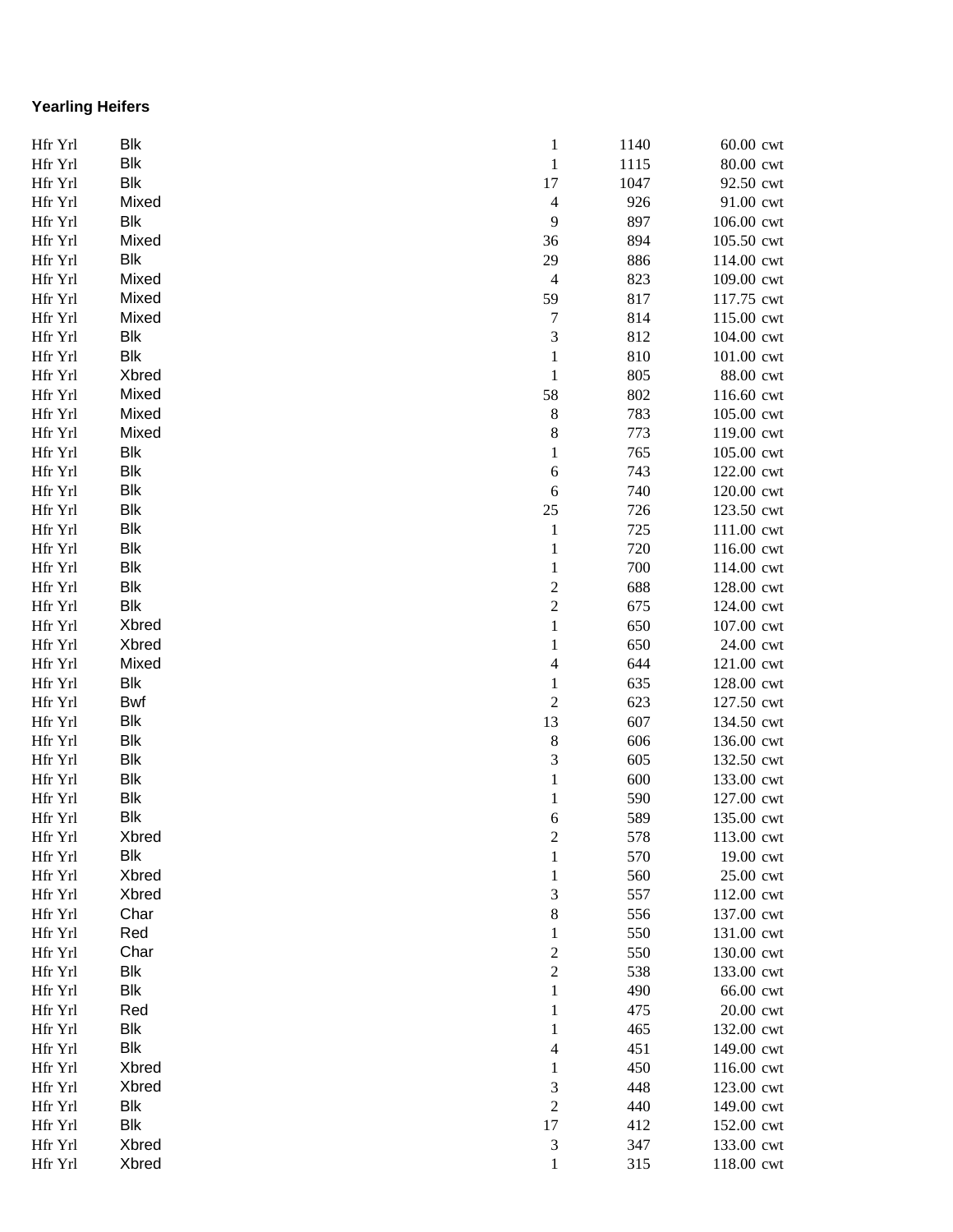#### **Heifer Calves**

| Hfr Calf            | Char        | $\overline{4}$           | 668  | 125.50 cwt |
|---------------------|-------------|--------------------------|------|------------|
| Hfr Calf            | <b>Blk</b>  | $\mathbf{1}$             | 600  | 106.00 cwt |
| Hfr Calf            | <b>Blk</b>  | $\mathbf{1}$             | 595  | 110.00 cwt |
| Hfr Calf            | Char        | $\mathbf{1}$             | 570  | 123.00 cwt |
| Hfr Calf            | Mixed       | 6                        | 564  | 119.00 cwt |
| Hfr Calf            | Red         | $\mathbf{1}$             | 535  | 117.00 cwt |
| Hfr Calf            | Bwf         | $\overline{\mathbf{c}}$  | 493  | 122.00 cwt |
| Hfr Calf            | Bwf         | $\mathbf{1}$             | 475  | 127.00 cwt |
| Hfr Calf            | Bwf         | $\mathbf{1}$             | 460  | 152.00 cwt |
| Hfr Calf            | Bwf         | $\mathbf{1}$             | 460  | 125.00 cwt |
| Hfr Calf            | <b>Blk</b>  | $\overline{\mathcal{A}}$ | 444  | 135.00 cwt |
| Hfr Calf            | <b>Blk</b>  | $\overline{\mathcal{A}}$ | 439  | 137.00 cwt |
| Hfr Calf            | Bwf         | $\mathbf{1}$             | 390  | 122.00 cwt |
| Hfr Calf            | Red         | $\mathbf{1}$             | 345  | 142.00 cwt |
| Hfr Calf            | <b>Blk</b>  | $\overline{\mathcal{A}}$ | 286  | 525.00 hd  |
| Hfr Calf            | <b>Blk</b>  | $\mathbf{1}$             | 200  | 450.00 hd  |
| Hfr Calf            | Bwf         | $\mathbf{1}$             | 180  | 425.00 hd  |
| Hfr Calf            | Bwf         | $\mathbf{1}$             | 80   | 220.00 hd  |
|                     |             |                          |      |            |
| <b>Bull Calves</b>  |             |                          |      |            |
| <b>Bull Calf</b>    | <b>Blk</b>  | 1                        | 990  | 64.00 cwt  |
| <b>Bull Calf</b>    | Mixed       | $\overline{\mathcal{A}}$ | 958  | 86.00 cwt  |
| <b>Bull Calf</b>    | Xbred       | $\mathbf{1}$             | 810  | 77.00 cwt  |
| <b>Bull Calf</b>    | <b>Blk</b>  | $\mathbf{1}$             | 765  | 108.00 cwt |
| <b>Bull Calf</b>    | <b>Blk</b>  | 8                        | 756  | 117.00 cwt |
| <b>Bull Calf</b>    | Hereford    | $\mathbf{1}$             | 755  | 96.00 cwt  |
| <b>Bull Calf</b>    | <b>Blk</b>  | $\overline{\mathbf{c}}$  | 718  | 118.00 cwt |
| <b>Bull Calf</b>    | <b>Blk</b>  | $\mathbf 1$              | 695  | 111.00 cwt |
| <b>Bull Calf</b>    | Char        | $\overline{c}$           | 665  | 127.00 cwt |
| <b>Bull Calf</b>    | <b>Blk</b>  | $\mathbf{1}$             | 660  | 121.00 cwt |
| <b>Bull Calf</b>    | Xbred       | 3                        | 633  | 115.00 cwt |
| <b>Bull Calf</b>    | Xbred       | $\mathbf{1}$             | 545  | 115.00 cwt |
| <b>Bull Calf</b>    | Char        | 6                        | 532  | 145.00 cwt |
| <b>Bull Calf</b>    | Xbred       | $\overline{\mathbf{c}}$  | 528  | 95.00 cwt  |
| <b>Bull Calf</b>    | Xbred       | 4                        | 516  | 122.00 cwt |
| <b>Bull Calf</b>    | Xbred       | $\overline{\mathbf{c}}$  | 508  | 75.00 cwt  |
| <b>Bull Calf</b>    | Mixed       | $\overline{c}$           | 503  | 130.00 cwt |
| <b>Bull Calf</b>    | <b>Blk</b>  | 3                        | 402  | 130.00 cwt |
| <b>Bull Calf</b>    | <b>Blk</b>  | 5                        | 329  | 195.00 cwt |
| <b>Bull Calf</b>    | <b>Blk</b>  | 3                        | 267  | 525.00 hd  |
| <b>Bull Calf</b>    | <b>Blk</b>  | $\mathbf{1}$             | 260  | 300.00 hd  |
| <b>Bred Heifers</b> |             |                          |      |            |
|                     |             |                          |      |            |
| <b>Bred Heifer</b>  | Blk         | $\mathfrak{Z}$           | 745  | 105.00 hd  |
| <b>Pairs</b>        |             |                          |      |            |
| Pair                | <b>Blk</b>  | $\mathbf{1}$             | 895  | 1000.00 pr |
| <b>Cows</b>         |             |                          |      |            |
| Cow                 | <b>Blk</b>  | 1                        | 1865 | 66.00 cwt  |
| Cow                 | Blk         | $\mathbf{1}$             | 1695 | 67.00 cwt  |
| Cow                 | ${\sf Blk}$ | 2                        | 1695 | 65.00 cwt  |
|                     |             |                          |      |            |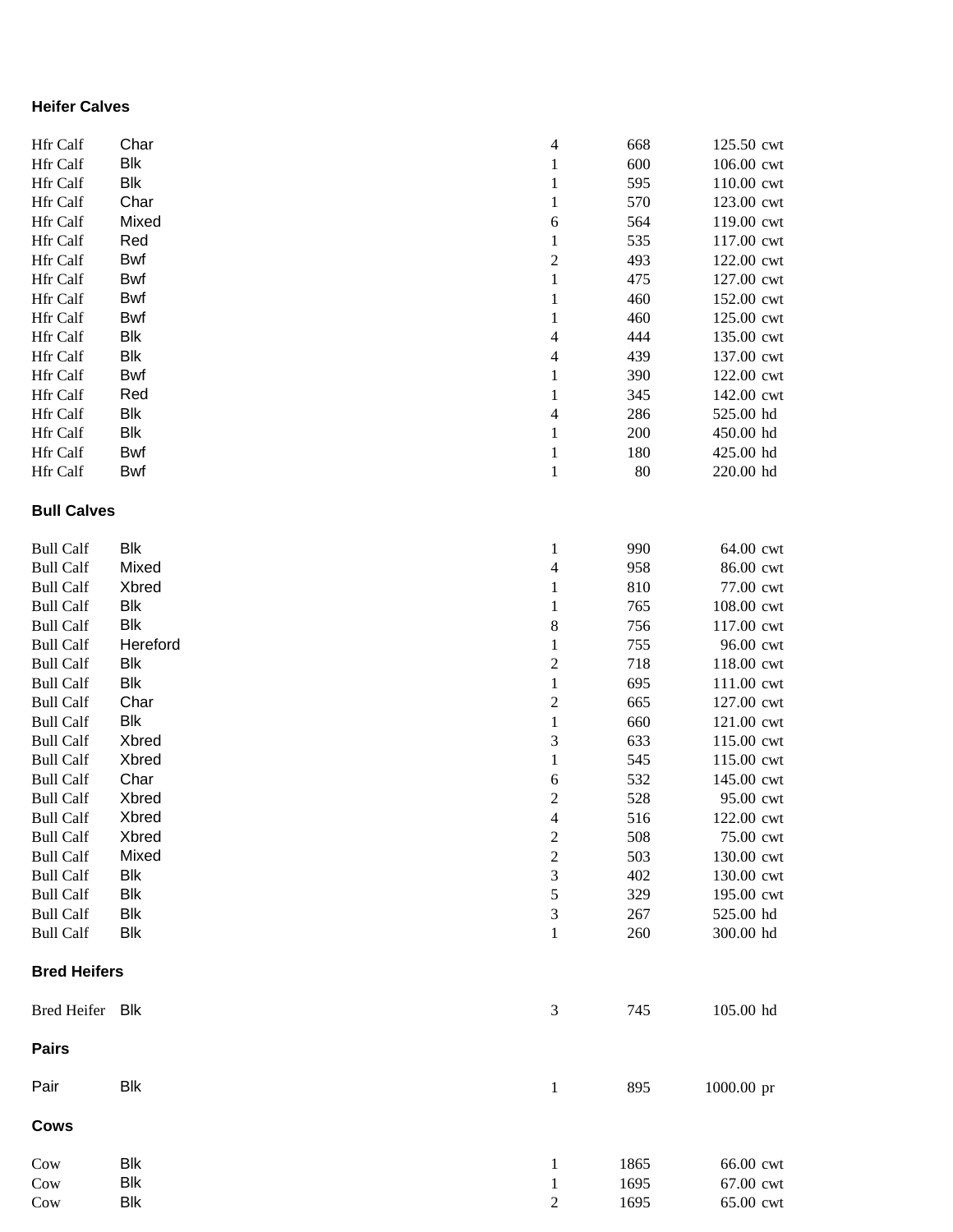| Cow        | Char                | $\mathbf{1}$             | 1565         | 66.00 cwt              |
|------------|---------------------|--------------------------|--------------|------------------------|
| Cow        | Bwf                 | $\mathbf{1}$             | 1520         | 950.00 hd              |
| Cow        | Char                | $\mathbf{1}$             | 1475         | 65.00 cwt              |
| Cow        | <b>Blk</b>          | $\boldsymbol{2}$         | 1475         | 59.00 cwt              |
| Cow        | Hereford            | $\,1\,$                  | 1440         | 15.00 cwt              |
| Cow        | Blk                 | $\mathbf{1}$             | 1415         | 64.00 cwt              |
| Cow        | Blk                 | $\sqrt{2}$               | 1405         | 60.00 cwt              |
| Cow        | Bwf                 | $\overline{c}$           | 1400         | 65.00 cwt              |
| Cow        | Blk                 | $\overline{c}$           | 1378         | 985.00 hd              |
| Cow        | Blk                 | $\overline{\mathcal{L}}$ | 1368         | 62.00 cwt              |
| Cow        | Bwf                 | $\mathbf{1}$             | 1365         | 58.00 cwt              |
| Cow        | Blk                 | $\mathbf{1}$             | 1345         | 62.50 cwt              |
| Cow        | Mixed               | $\overline{c}$           | 1330         | 65.00 cwt              |
| Cow        | Blk                 | 3                        | 1328         | 850.00 hd              |
| Cow        | <b>Blk</b>          | $\,1\,$                  | 1305         | 62.00 cwt              |
| Cow        | Blk                 | $\mathbf{1}$             | 1300         | 55.00 cwt              |
| Cow        | <b>Blk</b>          | $\mathbf{1}$             | 1290         | 64.00 cwt              |
| Cow        | <b>Blk</b>          | 6                        | 1286         | 60.50 cwt              |
| Cow        | Mixed               | $\mathfrak{Z}$           | 1277         | 65.50 cwt              |
| Cow        | <b>Blk</b>          | $\,8$                    | 1276         | 860.00 hd              |
| Cow        | <b>Blk</b>          | $\overline{4}$           | 1275         | 65.50 cwt              |
| Cow        | <b>Blk</b>          | $\overline{c}$           | 1268         | 63.00 cwt              |
| Cow        | Mixed               | $\,8$                    | 1256         | 850.00 hd              |
| Cow        | Blk                 | $\mathbf{1}$             | 1255         | 61.00 cwt              |
| Cow        | Blk                 | $\mathbf{1}$             | 1255         | 65.00 cwt              |
| Cow        | <b>Blk</b>          | $\overline{c}$           | 1253         | 58.00 cwt              |
| Cow        | Red                 | $\mathfrak{Z}$           | 1245         | 58.00 cwt              |
| Cow        | <b>Blk</b>          | $\boldsymbol{7}$         | 1237         | 750.00 hd              |
| Cow        | <b>Blk</b>          | $\overline{4}$           | 1230         | 62.50 cwt              |
| Cow        | <b>Blk</b>          | $\,1\,$                  | 1225         | 63.00 cwt              |
| Cow        | Bwf                 | $\mathfrak{Z}$           | 1218         | 58.00 cwt              |
| Cow        | <b>Blk</b>          | $\,1\,$                  | 1210         | 55.00 cwt              |
| Cow        | Mixed               | $\mathfrak{Z}$           | 1202         | 60.00 cwt              |
| Cow        | <b>Blk</b>          | $\mathbf{1}$             | 1200         | 65.00 cwt              |
| Cow        | <b>Blk</b>          | $\,$ 8 $\,$              | 1196         | 750.00 hd              |
| Cow        | <b>Blk</b>          | $\mathbf{1}$             | 1195         | 875.00 hd              |
| Cow        | <b>Blk</b>          | 1                        | 1195         | 810.00 hd              |
| Cow        | <b>Blk</b>          | 11                       | 1195         | 800.00 hd              |
| Cow        | <b>Blk</b>          | $\overline{4}$           | 1193         | 57.50 cwt              |
| Cow        | Mixed               | $\sqrt{2}$               | 1193         | 57.00 cwt              |
| Cow        | Mixed               | $\boldsymbol{7}$         | 1185         | 59.50 cwt              |
| Cow        | <b>Blk</b><br>Mixed | $\sqrt{2}$               | 1185<br>1179 | 57.50 cwt<br>60.00 cwt |
| Cow        | <b>Blk</b>          | 6<br>$\,$ 8 $\,$         | 1178         | 775.00 hd              |
| Cow<br>Cow | Mixed               | 9                        | 1178         | 800.00 hd              |
| Cow        | <b>Blk</b>          | $\mathbf{1}$             | 1175         | 950.00 hd              |
| Cow        | <b>Blk</b>          | $\mathbf{1}$             | 1170         | 48.00 cwt              |
| Cow        | <b>Blk</b>          | $\mathbf{1}$             | 1165         | 64.00 cwt              |
| Cow        | Bwf                 | $\mathbf{1}$             | 1165         | 23.00 cwt              |
| Cow        | <b>Blk</b>          | $\mathbf{1}$             | 1150         | 58.00 cwt              |
| Cow        | <b>Blk</b>          | $\mathfrak{Z}$           | 1142         | 850.00 hd              |
| Cow        | <b>Blk</b>          | 9                        | 1141         | 775.00 hd              |
| Cow        | Char                | $\mathbf{1}$             | 1125         | 56.00 cwt              |
| Cow        | <b>Blk</b>          | 1                        | 1125         | 63.00 cwt              |
| Cow        | Mixed               | 5                        | 1118         | 59.50 cwt              |
| Cow        | Blk                 | $\mathbf{1}$             | 1095         | 54.00 cwt              |
| Cow        | Bwf                 | $\mathbf{1}$             | 1095         | 60.00 cwt              |
| Cow        | Bwf                 | $\mathbf{1}$             | 1085         | 800.00 hd              |
|            |                     |                          |              |                        |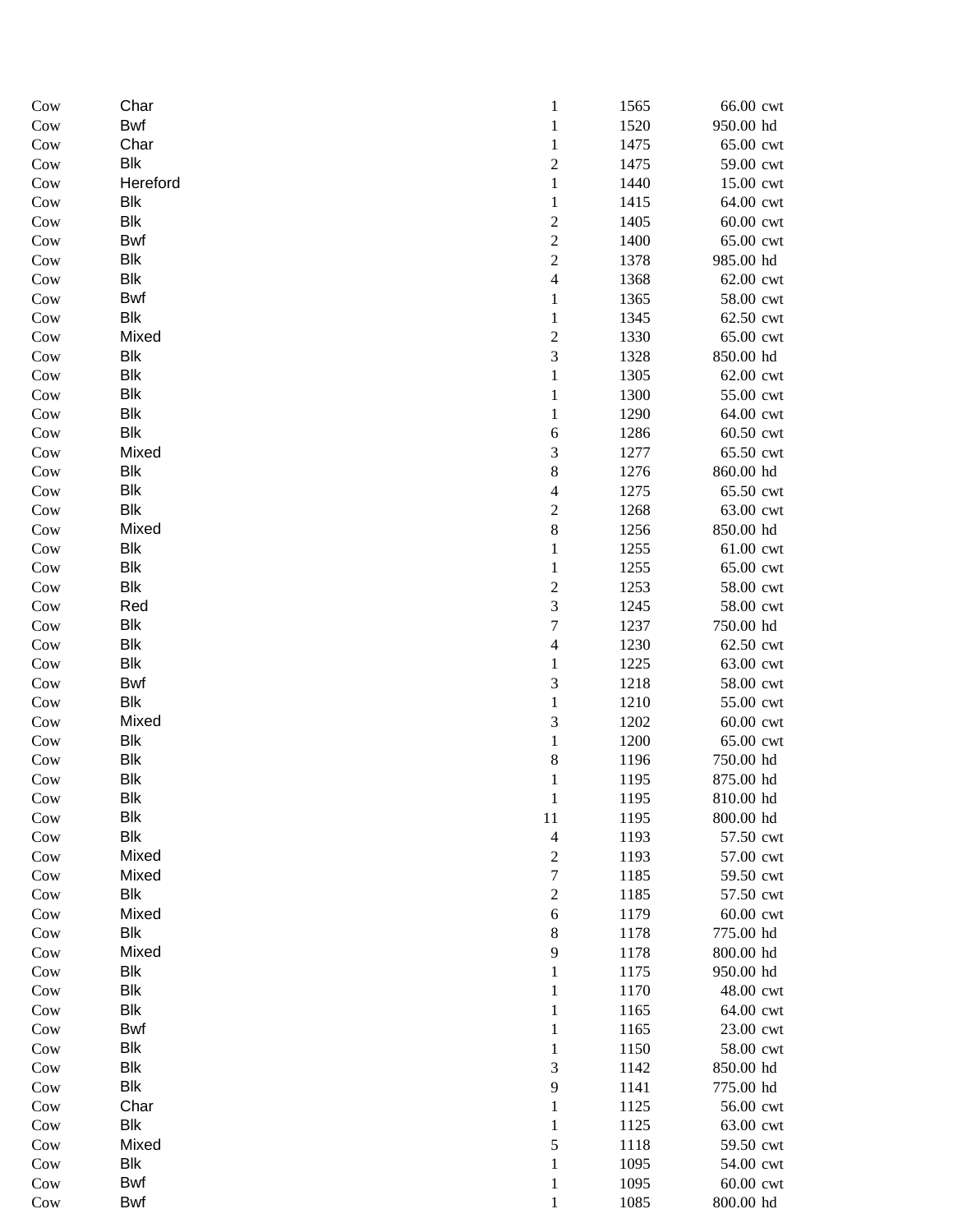| Cow          | Hereford   | $\mathbf{1}$     | 1065 | 61.00 cwt |
|--------------|------------|------------------|------|-----------|
| Cow          | Blk        | $\mathbf{1}$     | 1060 | 64.00 cwt |
| Cow          | <b>Blk</b> | $\,1\,$          | 1060 | 65.00 cwt |
| Cow          | Mixed      | $\boldsymbol{2}$ | 1000 | 46.00 cwt |
| Cow          | <b>Blk</b> | $\,1$            | 1000 | 40.00 cwt |
| Cow          | <b>Blk</b> | $\mathbf{1}$     | 935  | 54.00 cwt |
| Cow          | <b>Blk</b> | $\mathbf{1}$     | 905  | 58.00 cwt |
| Cow          | Char       | $\mathbf{1}$     | 900  | 55.00 cwt |
| Cow          | Bwf        | $\mathbf{1}$     | 880  | 650.00 hd |
| Cow          | Blk        | $\mathbf{1}$     | 860  | 62.00 cwt |
| Cow          | Red        | $\mathbf{1}$     | 815  | 35.00 cwt |
| Cow          | <b>Blk</b> | $\mathbf{1}$     | 785  | 550.00 hd |
| Cow          | Blk        | $\boldsymbol{2}$ | 763  | 85.00 cwt |
| <b>Bulls</b> |            |                  |      |           |
| Bull         | <b>Blk</b> | $\mathbf{1}$     | 2085 | 94.00 cwt |
| Bull         | Red        | $\mathbf{1}$     | 1980 | 90.00 cwt |
| Bull         | <b>Blk</b> | $\mathbf{1}$     | 1970 | 95.00 cwt |
| Bull         | Blk        | $\mathbf{1}$     | 1915 | 88.00 cwt |
| Bull         | <b>Blk</b> | 1                | 1885 | 89.00 cwt |
| Bull         | <b>Blk</b> | $\mathbf{1}$     | 1825 | 90.00 cwt |
| <b>Bull</b>  | Red        | 1                | 1775 | 91.00 cwt |
| Bull         | Red        | $\sqrt{2}$       | 1730 | 65.00 cwt |
| Bull         | <b>Blk</b> | $\overline{c}$   | 1700 | 89.00 cwt |
| Bull         | <b>Blk</b> | $\,1\,$          | 1645 | 73.00 cwt |
| Bull         | Mixed      | $\overline{c}$   | 1360 | 70.00 cwt |
| Bull         | Blk        | $\mathbf{1}$     | 1255 | 64.00 cwt |
| Bull         | Red        | 1                | 1230 | 69.00 cwt |
| Bull         | Red        | 1                | 1225 | 74.00 cwt |